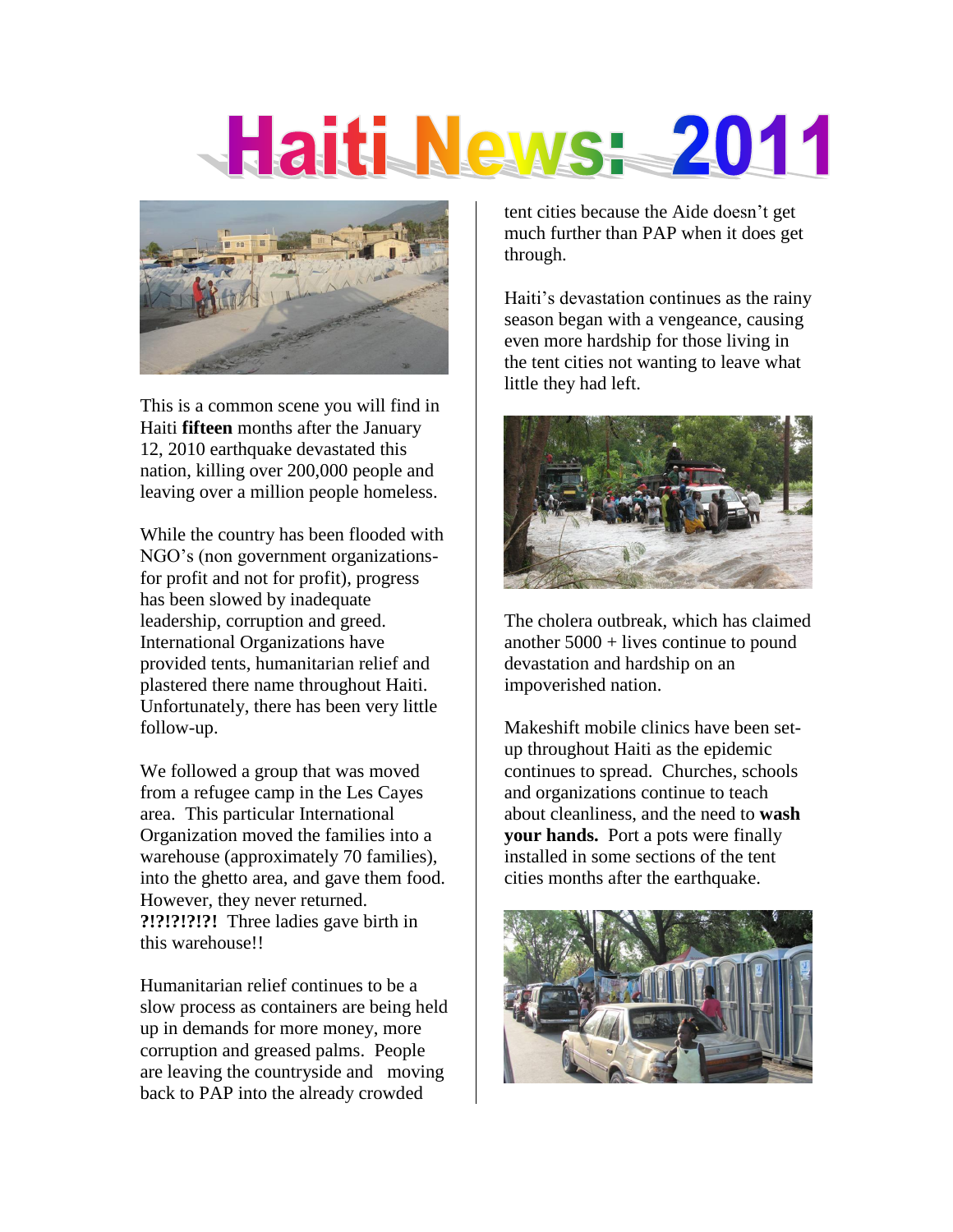Families desperately looking for aide to help with schooling in a country whose 1805 constitution stated that education should be free, provides less than 10% of the education here in Haiti (World Bank 1998). Haiti, a country where over 50% of school aged children, averaging well over 1.3 million, do not have access to an education.

And the saga continues. As we move into the elections, which brings more corruption, deceit and violence when one of the candidates illegal votes move him into the top two runner-ups placing the candidate of choice by the people out of the running for President. Violence took to the streets in road blocks as the people lined the roads with burning tires making travel impassable; Government buildings burned down; gangs and angry voters shooting in the streets; gangs pounding on doors demanding money and food; thus causing further delay for leadership in Haiti.

These elements are notable in the case for survival, as stated time and again in the history of Haiti. Survival can be a purposeful act of defiance against the many components of life in Haiti, from natural disasters to disease to despair, that impel the destruction of body and spirit.

Haiti's Children, Inc has truly been blessed by each and every one of you through the constant prayers donations, and grants helping us to reach out to as many people here in Haiti as we possibly can.

Through the generous donations provided to us, we were able to continue to bring food, clothing, and toiletries to the families that were displaced by the

International organization that left the families in that warehouse, until each family relocated and no one is no longer living in that warehouse.



**International Relief teams** worked with us to provide food to 1000's of people here in Haiti as they provided the funding for us to purchase food from local farmers and vendors.



**Go missions** (Agape flights) worked strenuous hours with volunteers to get relief aid, medical equipment, medicines, food, and thousands of thousands of donations into our hands (**missionaries, on the ground in the field**) so we could reach out to those in need and not get caught up in the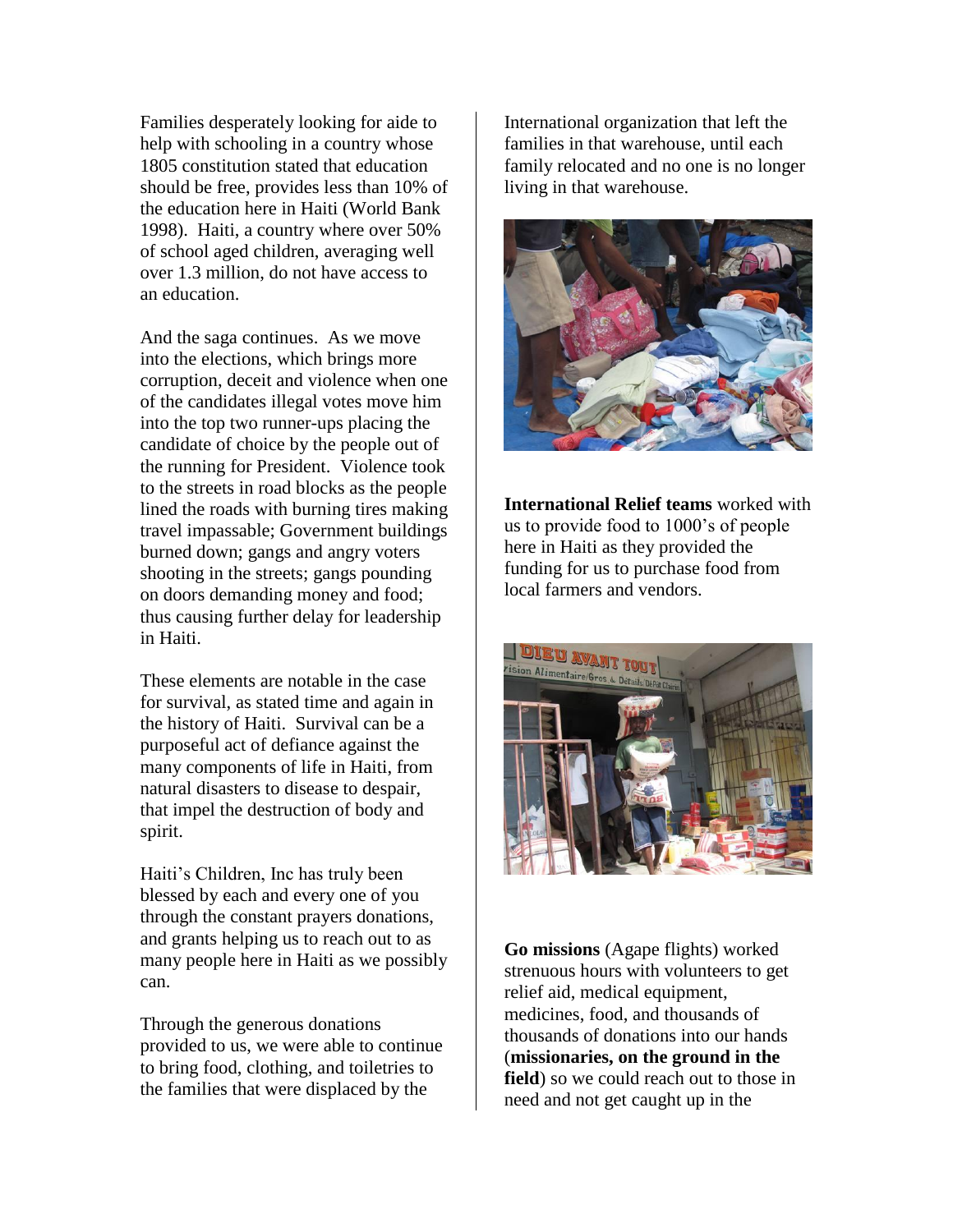bureaucratic hold-ups. And helped us to reach out to so many children through educational needs.



The **Seibert Foundation** provided a grant to help us ship a container of donated relief goods to get out to the people. With the help of many volunteers from Trinity – Pell Lake, who held many fund raisers and various churches in the Wisconsin/Illinois area. A special thanks to Ken Robinson (Robinson Wholesale) and his staff for all the endless hours they put in to helping us box and load the container



A special thank you to Sue Mullins family and friends at JRS Dist. Thank you for all you have done for the people of Haiti

Thank you Anne and Trinity Mitchell for all you did in your community collecting items for Haiti.

I am thankful for how quickly **FMSC** (Feed My Starving Children) responded in getting a container of food out to us.



It is with the FMSC food that we are able to feed 1200 children a day.

These are the organizations that deserve your attention and donations. These are the organizations working to get donations and relief aid to the people of Haiti. These are the organizations working with the people on the ground here in Haiti.

*THANK YOU FOR BEING A BLESSING SO THAT WE WERE ABLE TO BLESS OTHERS!!!!!* 

And we at HCI (Haiti's Children, Inc) are thankful for the 100's of people that have continued to support us and work with us: All the ladies that made Sun dresses, quilts, and crocheted wash cloths; the volunteers that unwrapped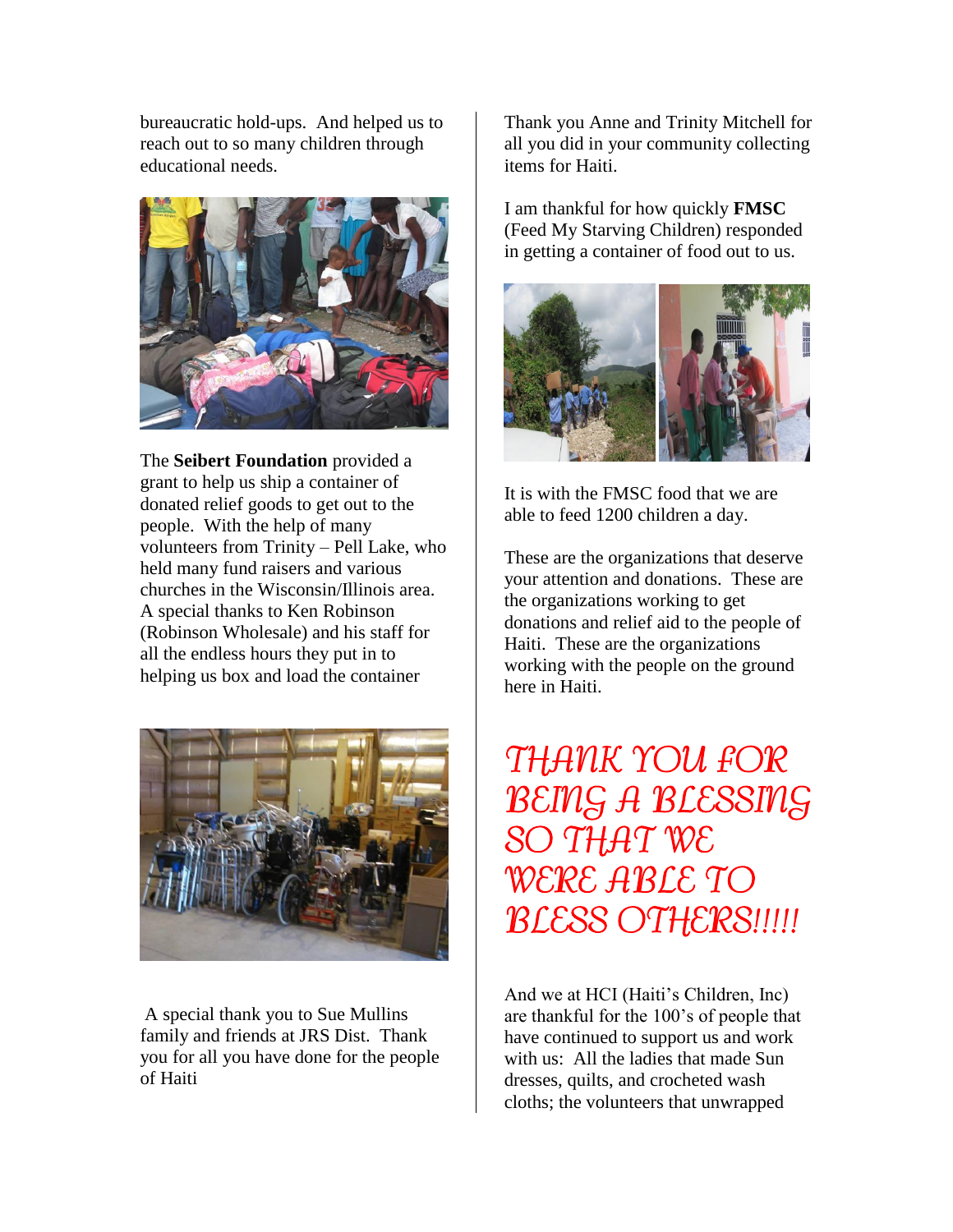and boxed items to go on the container; The church groups that collected school supplies and made or bought school bags; The schools or individuals that got together in their community and sent items for Haiti; The teams that came to Haiti to help administer medical attention, building needs, and more importantly brought the Word of God to so many here in Haiti.







Thank you PFI for the wonderful donation of clothes for the children:





There are so many people to thank for the blessings we've received. You know who you are (please do not be offended if I forgot to mention you by name – you are in my heart).

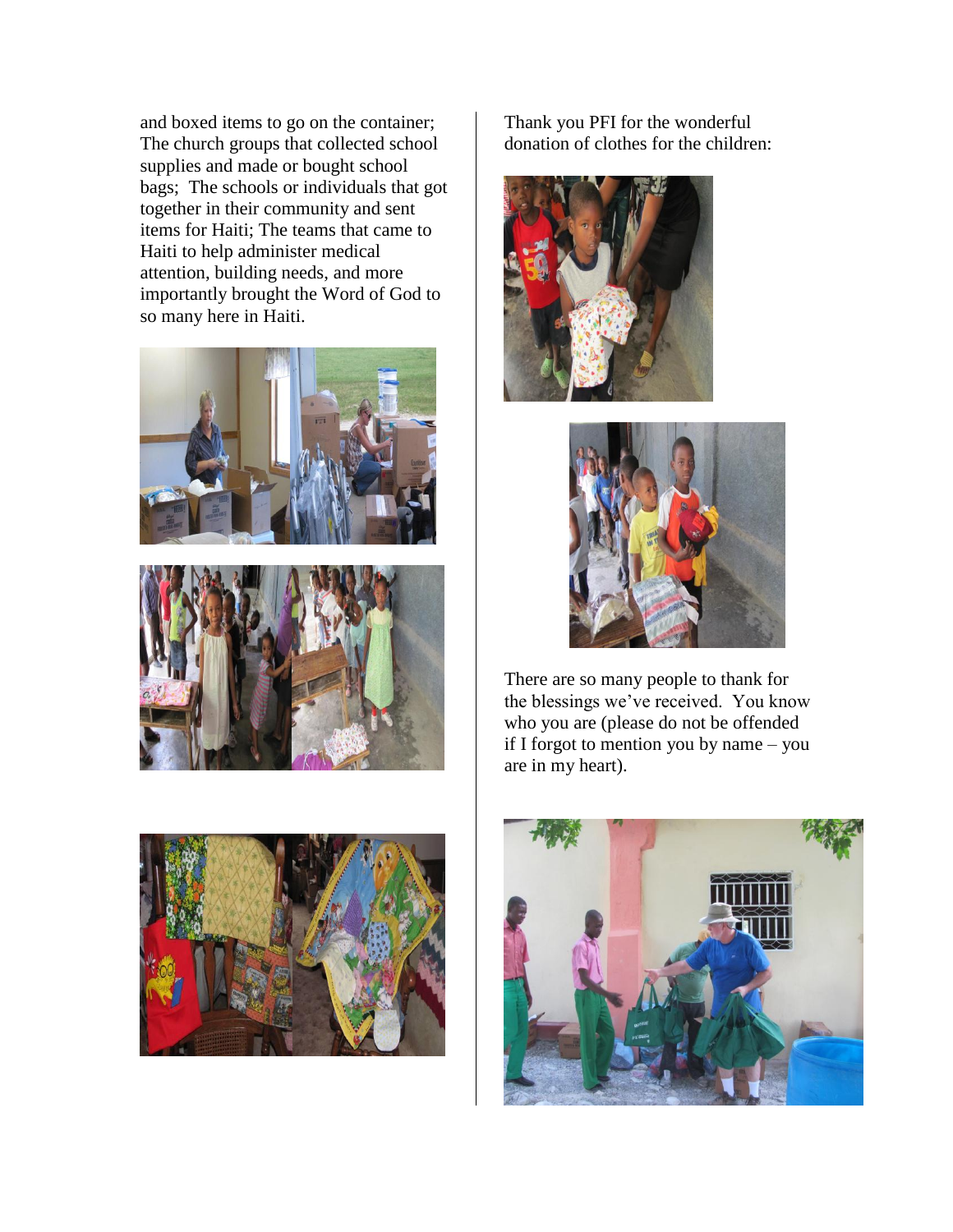And I thank each and every one of you that continue to lift us up in prayer and support.

## **Teams to Haiti:**

Haiti's Children, Inc (HCI) continues to be blessed. We have had the great opportunity of hosting many teams this past year. Our medical teams have reached 100's if not 1000's with medical attention, vitamins, de-worming and basic medical needs. We have started the building of two churches. Repaired a church/school, and roofed and repaired another school, so that the class rooms can be used for the over-crowding of children. We enjoyed the laughter with the children with the VBS (Vacation Bible School) and puppets. And the evangelizing that has reached 1000's to accepts Christ, or to be empowered by the Holy Spirit; healing in the name of Jesus; casting out of demonic spirits; the opportunity to go into the streets, schools and homes of the Haitians bringing the love, joy and message of Jesus Christ.

There is more to read and pictures to see on each individual team on our website: **[www.haitischildren.org](http://www.haitischildren.org/)** or you can friend us on our face book page.

We are working on our Fall 2011 and 2012 Team schedule. If you are interested in a short term mission or bringing a team to Haiti, please contact our Team Coordinator - Char Schlopp at [cscholpp@mhsjvl.org](mailto:cscholpp@mhsjvl.org)

Or if you would like us to come and speak to your Missions Board or Business contact us at gladynhaiti@yahoo.com

## **Haiti's Children Inc. Sponsorship program**:

With all that has been going on, the need for sponsorship for the children has increased immensely. We have families in the community that have taken on additional responsibilities of family members and friends from the PAP area. There are children who have lost their parents as a result of the earthquake. If you would like to sponsor a child the cost is \$25 a month – that's 82 cents a day:



Education is so important for the future of these children and the future of Haiti.

Either you can go to our website [www.haitischildren.org](http://www.haitischildren.org/) and choose a child or you can contact me personally [gladynhaiti@yahoo.com](mailto:gladynhaiti@yahoo.com) to donate to our children fund so we can help the desperate need in our community for children who want to go to school, but cannot afford it. Please help us make a difference in their lives.

### **Ongoing needs:**

With the limitations put on luggage with the Airlines and the costs of shipping or sending containers it has been difficult for us to keep up with the demands and